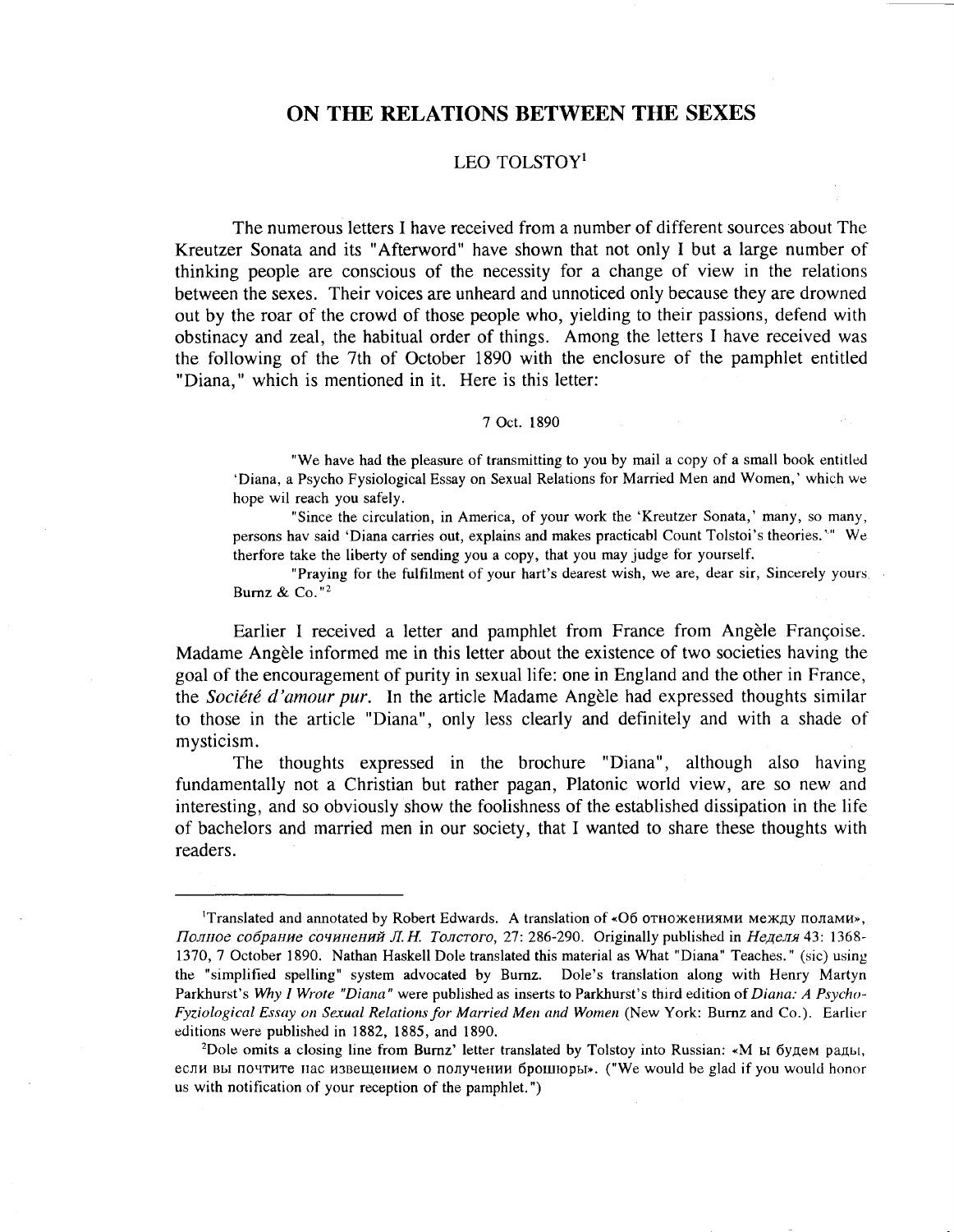The basic idea of the pamphlet set in the words of the epigraph "And the Twain Shall be One Flesh": is the following:

The difference between men and women exists not only in the physiological regard but also in other, moral properties, in the male in so-called masculinity, in the female in femininity. The attraction between the sexes is based not only on a striving towards physical union, but also towards a mutual attraction, the opposing properties which each sex exerts on each other: femininity on the male and masculinity on the female. One sex attempts to fulfill itself through the other, and the attraction between the sexes produces an identical striving towards spiritual, as well as physical union.

A yearning for physical and spiritual union are two manifestations of one and the same source of attraction, which are found in such dependence upon each other that satisfaction of one kind of yearning always weakens the other. However much the yearning toward spiritual relation is satisfied, that much weakened or entirely destroyed is the yearning toward the physical; and conversely, the satisfaction of physical yearning weakens or destroys the spiritual. And this is why the attraction between the sexes is not only a physical yearning which produces children, but is an attraction of the different sexes to one another, capable of taking the form of the most spiritual union of thought only, or the most animal union, producing children, and of all the most varying stages between one and the other. The question about on which of these stages the coming together of the different sexes will settle, is determined by what sort of relation those uniting themselves reckon to be good, proper, and therefore desirable at a given time, or perpetually-- (The striking custom of courting in Little Russia in which for arranged marriages the young men spend the night with their fiance is for years without violating their virginity serves as remarkable illustration of how a stage in the relations between the sexes can be subjugated to a conception of what is considered to be good, proper and desirable).

A given stage will provide full satisfaction for different persons who are uniting, which those persons consider to be good, proper and desirable, and also depends on their personal view. But independently from this, *per se,* objectively, for everybody one stage of relation should give more satisfaction than any another. What sort of relation will give most satisfaction, *per se,* for everyone, independently from the personal view of those who are being united together: that which approaches the spiritual or that which approaches the physical? The answer to this question is clear and unmistakable, although it runs counter to all accustomed thought in our society, and consists in the fact that the closer the form of the relation is to the extreme physical boundary the more desire is enkindled, and the less satisfaction is received; the closer to the opposite extreme, the spiritual boundary, the less new desires are evoked, the fuller the satisfaction. The closer to the former, the more destructive for the life force; the closer to the latter, to the spiritual, then the calmer, the happier and the more powerful the general condition.

The author considers the union of man and woman "in one flesh" in the form of an indissoluble monogamous marriage necessary for the condition of the higher development of man. Marriage, therefore, in the opinion of the author, constitutes a natural and desirable condition for all persons having attained maturity, and is not necessarily a physical union, but may be a spiritual one as well. Considering conditions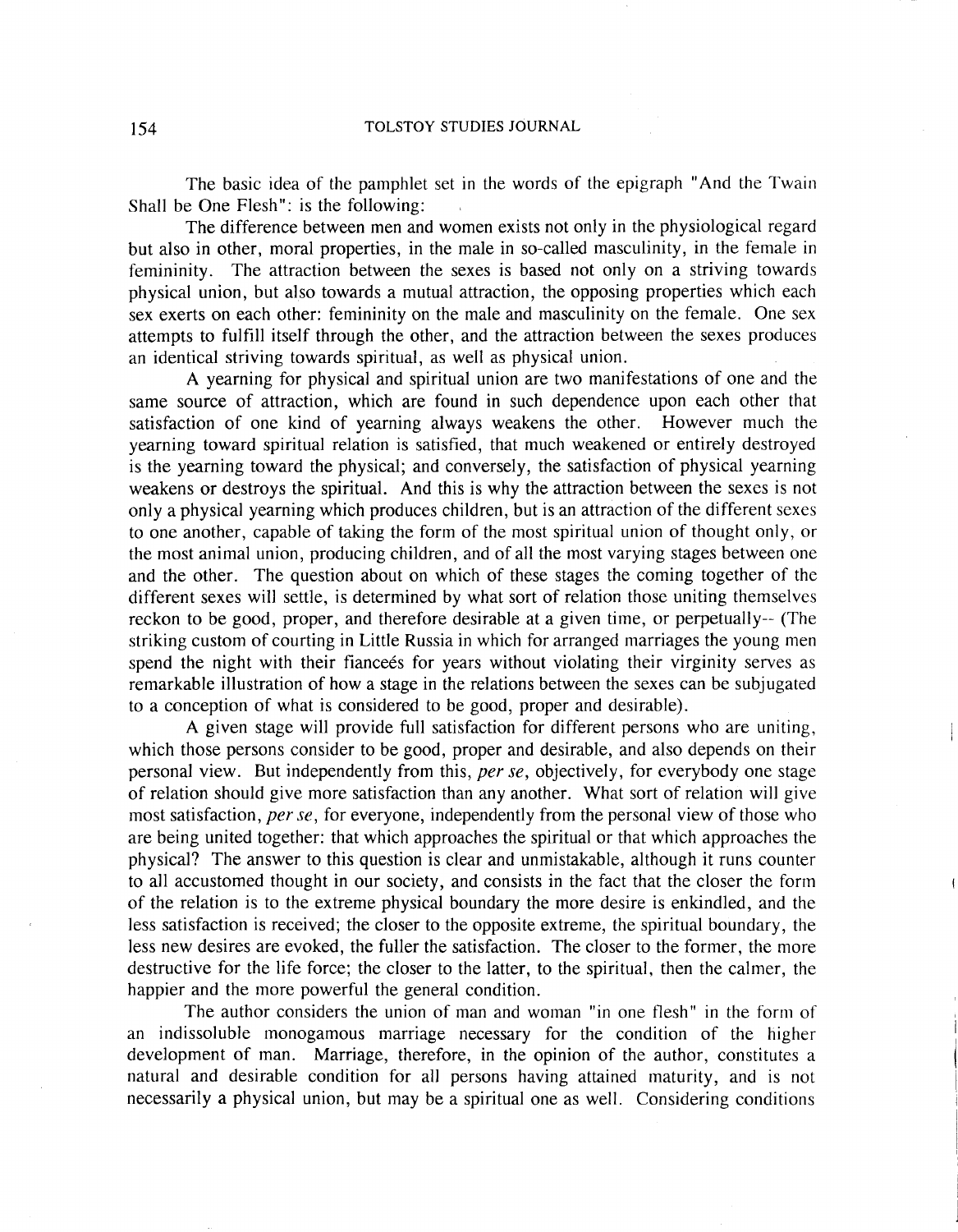and temperament, but chiefly on the basis of that which those being united consider to be proper, good, and desirable, for some marriage will become a more spiritual relation, for others, a more physical one. But the more the relation approaches a spiritual stage the more fully satisfying it will be.

Since the author recognizes that those same sexual aspirations could lead to a spiritual union-- the capacity to love, and to the physical-- reproduction, the bearing of children, and that one activity passes to another in dependence on consciousness, naturally, he not only does not recognize the impossibility of abstinence, but considers it to be the natural and necessary condition of a rational sexual hygiene; both within marriage and outside it.

The whole article is furnished with a rich assortment of examples and illustrations about the topic under discussion, with physiological data about the processes of sexual relations, their influences on the organism and possibility of the consciously directing them by one or another path-- by the capacity to love or fruitfulness (resulting in the bearing of children). In confirmation of his thought the author cites Herbert Spencer's words: "If any law," says Spencer, "works to the advantage of the human race, then human nature infallibly submits to it, since obedience to it becomes a pleasure to a man." And thus we ought not, says the author, place too much emphasis on the established customs and conditions which now surround us, but rather should look at what human beings should and might become in a forthcoming bright future.

The essence of all the author states is expounded in this way. The basic theory of "Diana" is that the relations between the sexes has two functions: one of reproduction and the other fostering a capacity to love; and that sexual force, if not used only with the conscious desire to have children, should always be directed toward the path of fostering love. The manifestation which this power assumes depends upon reason and habit, in consequence of which the gradual administration of reason in harmony with the principles laid forth here, and the gradual education of habits will deliver people from many of their passions and give them satisfaction in their sexual aspirations.

At the end of the book is included Eliza Burnz' remarkable "Letter to Parents and Teachers. "3 This letter, despite the fact that it treat subjects which are considered to be indecent (naming, as it is impossible to do this otherwise, things by their names), may have such a beneficial influence on an unfortunate youth, suffering from excesses and erroneous behavior, that the dissemination of this letter among grown men wasting their best forces and their own good, and most especially, among unfortunate boys perishing only from ignorance in families, gymnasiums, and in especially in military schools and closed institutions, would be a genuine good deed.

<sup>&</sup>lt;sup>3</sup>The letter follows this article.